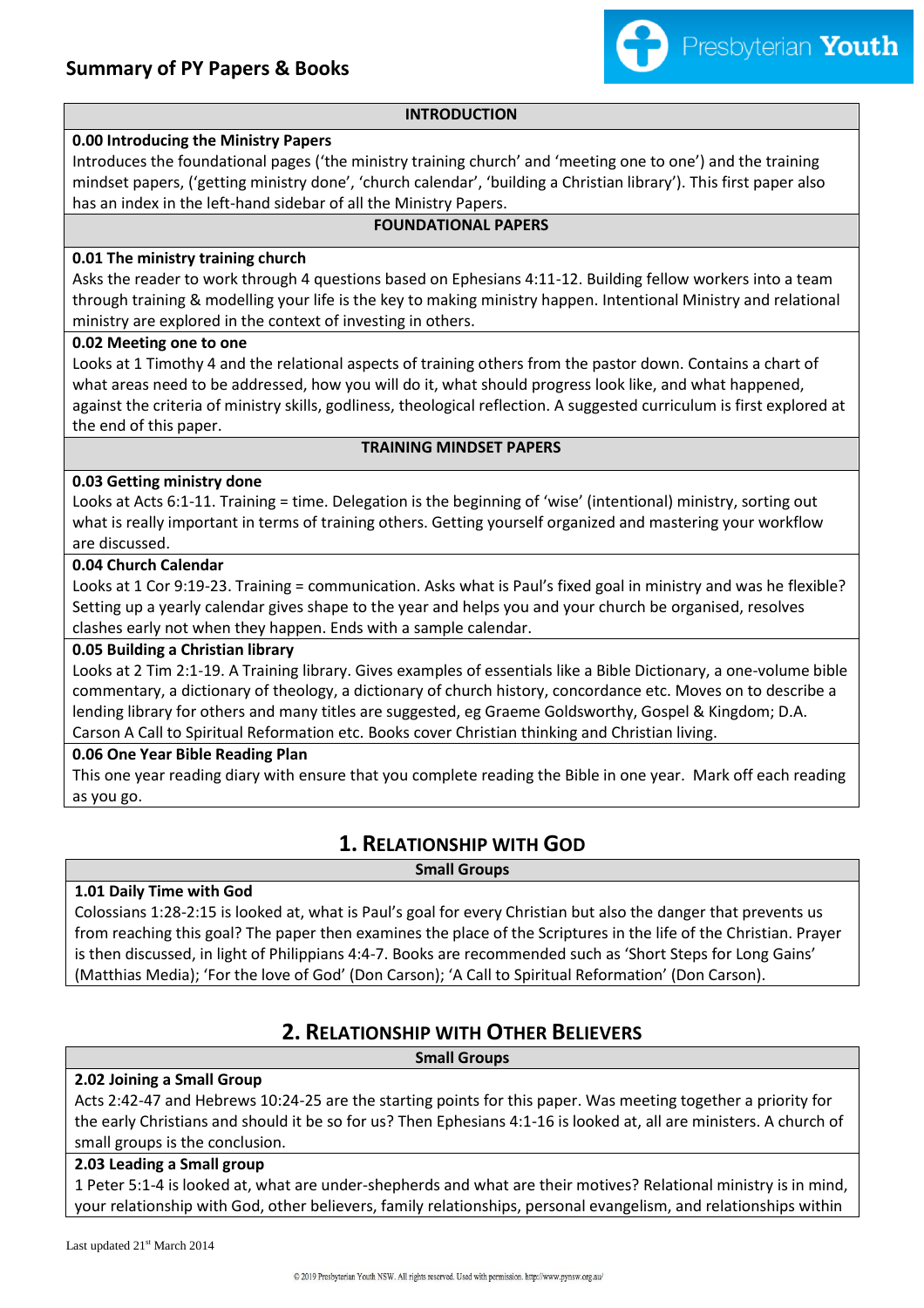

the whole church. The bible study leader needs to prepare well, generate discussion, and seed new groups. Support is needed to lead, organize yourself to meet regularly with your pastor/coach.

#### **2.03 Small Group Prayer**

Ephesians 6:17-20 is the passage examined. What should always accompany prayer? Small groups should pray together, everyone encouraged (but not forced) to pray. And keep praying as individuals! Set times each day, find creative ways to remind yourself to pray. Finishes with what (and what not) to pray for.

#### **2.04 Hospitality Ministry**

Acts 1:8 and 2:42-47 are the passages examined. God worked through the fellowship of believers. Then Colossians 4:2-6 shows what Paul asked the Colossians were asked to pray for and hospitality is part of this ministry. Start by inviting people. Luke 15:11-31 shows that part of the welcome to the prodigal son involves hospitality. The paper ends with an examination of 1 Thessalonians 2:1-16, sharing of the gospel message and our lives as well.

## **3. RELATIONSHIP WITH FAMILY/HOUSEHOLD**

#### **Small Groups**

### **3.01 Christian Share-Households**

The experience of the believers in Acts 2:42-47 is the basis for this paper. Asking questions like what did the believers have in common, how often did they meet, what would make your household more like their community? It then moves on to why you should read the bible together as a household, why fellowship is so important to us as Christians (Hebrews 10:23-25), why we 'break bread' together, the place of prayer. The study then goes on to look at 1 Corinthians 10:31-11:1, how not to put stumbling blocks in the way of others including those of the household of faith. It concludes with a list of things that we might do to as a plan for a godly household.

#### **3.02 Marriage Preparation**

Begins by looking at Philippians 2:1-11. While not specifically about marriage, it encourages us to cultivate attitudes that will help our marriages. Commitment is then discussed in terms of a husband and wife (Genesis 2, Gen 3 then Ephesians 5:21-33) and how we can have a marriage as God intended. Book recommended here is Larry Crabb's 'The Marriage Builder'. Communication is then explored, sharing needs, sharing feelings, sharing opinions/concerns/expectations and sharing facts. Communication is vital. Another resource mentioned at the end of the paper is the 'The Five Love Languages' by Gary Chapman. The Prepare/Enrich course is also mentioned to finish off the paper.

#### **3.03 Raising Kids to Follow Jesus**

A study of Acts 2:36-41 begins this paper. The Gospel message is for all members of the family including children. As Timothy learned the Scriptures from his mother and grandmother, so this paper encourages Christians to teach their children and to find creative ways to teach them the biblical truths. Prayer as a family is encouraged and the example of parents is also considered. The paper finishes with a short examination of the place of church in the life of a Christian family.

## **4. RELATIONSHIP WITH UNBELIEVERS**

**Small Groups**

### **4.01 Personal Evangelism**

Luke 24:13-27; 44-49 is the passage that begins this paper. The message of the Good News of Jesus Christ is for all, with the death and resurrection of Jesus being the focal point of the whole bible. The paper then gives an overview of '2 Ways to Live' and asks the reader to put the 6 points into their own words. Romans 10:10-15 and Colossians 4:2-6 are then studied, salvation is for all who call upon the name of Jesus – but we need to tell people the Good News! Make the most of every opportunity. Invest in your friends and invite them, make your life an example and make friends for life because you want them to hear the Good News.

#### **4.02 Personal Apologetics**

1 Peter 3:15a says we need to be prepared to give an answer to anyone who asks us about our hope. But if we don't have an answer to someone's objection, we need to be honest and say we will find out. '2 Ways to Live' is again included, putting the gospel account into your own words. Common objections are then looked at e.g. how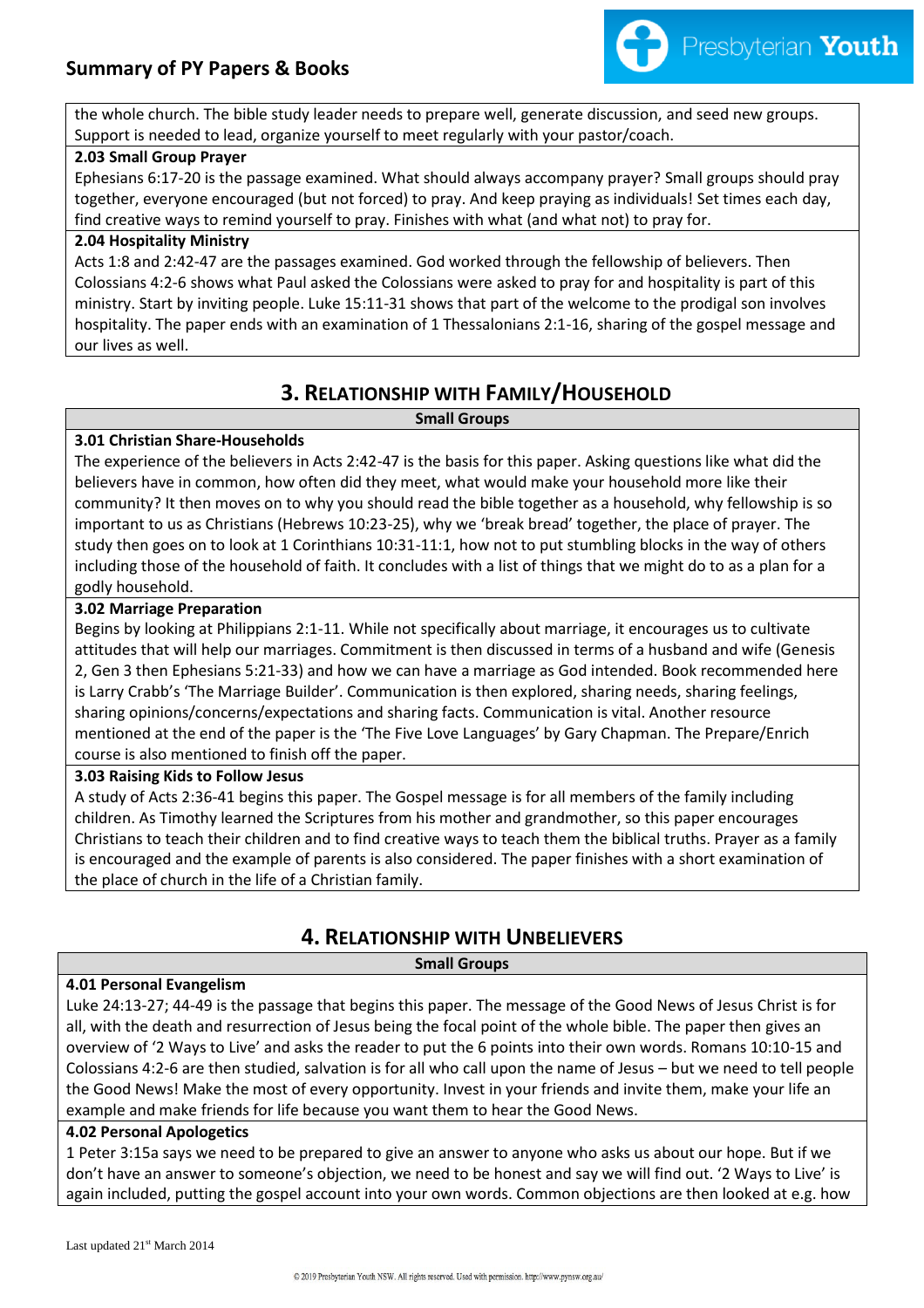## **Summary of PY Papers & Books**



do you know God exists?, what about other religions, what about suffering, is the bible reliable, and tips are given for how to handle these common questions. However at all times the big picture is kept in view; we were made for relationship with God, sin got in the way, he sent Jesus to suffer and die to make us right with him etc.

#### **4.03 Giving Your Testimony**

1 Peter 3:13-18a asks what are we tempted to fear? Giving an answer for our faith/hope is important. Hebrews 10:19-25 is then examined in light of our testimony being important for our fellow believers as well as nonbelievers. The paper then shows how we can prepare our testimony, what to do and what not to do. Avoid Christian jargon. And grab the opportunities as they come up.

## **5. RELATIONSHIP WITH CHURCH MISSION**

#### **Small Groups**

#### **5.01 Join a Ministry Team**

Begins with 1 Timothy 4:12-16. Timothy's gifts are clearly identified, and he is warned to watch closely his own life and teaching. This does not mean though that we ought not to seek training and work on our gifts. Philippians 2:1-11 is revisited with regards our attitudes and which ones we ought to adopt. Galatians 5:16-26 is also examined, with regards what is consistent/inconsistent in living by the Spirit. Fruits of the Spirit are also encouraged to be grown in us personally, in order to serve effectively in a team environment. The paper finishes with 1 Peter 4:7-11, looking at speaking and serving gifts, and how both serve the ministry team and church.

## **6. MINISTRY TEAMS**

#### **Ministry Team**

#### **6.01 Management Committee**

Begins with an examination of Acts 6:1-7 and how a management problem was handled in the early church. The mission goes on, and we need to plan for the future, develop support roles and policies, invest in ministry infrastructure and not run lamington drives to fleece the outsiders. The nuts and bolts of a meeting (e.g. agenda) that can be helpful or a hindrance is given and hints about how to make a committee meeting more effective are also given. Communication is more likely to be the reason a ministry didn't fly, so communicate well with the church.

#### **6.01a Management Committee Issue Paper**

Be prepared before you attend a committee meeting with this helpful form.

#### **6.02 Crèche Ministry**

Begins by looking at Ephesians 4:11-16. What is the role of Bible teaching and what does it do for all God's people? Crèche ministry is seen as vital, and the paper then goes on to explore 1 Corinthians 9:19-23 and what is flexible and what is fixed with regards ministering to crèche families. The paper also discusses ways to keep the Gospel at the core of what we do, while exploring creative ways to minister to crèche children. (Recommends Stephanie Carmichael's book, "Their God is so Big". Child Protection is the final part of this paper.

### **6.03 Kids Church Ministry**

Also begins by looking at Ephesians 4:1-16. Who are we ministering to? And who are we ministering with? What challenges do we face working in a team environment? These questions are explored, and then this paper also looks at 1 Corinthians 9:19-23 and what is flexible and what is fixed with regards ministering to kid's church and their families. The paper discusses kid's church as inherently being a small group. Thus small group goals are explored in light of kid's church. Speaking the truth in love is a key to making this or any other small group ministry work. A profile of kids is given. The paper then recommends books like Stephanie Carmichael, "Their God is so Big", Scripture Union's "The A-Z of Ministry with Children", Colin Buchanan's CDs. It ends with a brief discussion of child protection.

#### **6.04 Kids Club Ministry**

Also begins by examining Ephesians 4:1-16. Who are we ministering to? And who are we ministering with? What challenges do we face working in a team environment? These questions are explored, and then this paper also looks at 1 Corinthians 9:19-23 and what is flexible and what is fixed with regards ministering to kids club attendees and their families. A profile of kids is given. The paper then looks at pathways of people from kids club to mature faith, and encourages the reader to think this through. Training resources are then given along with a brief discussion of child protection.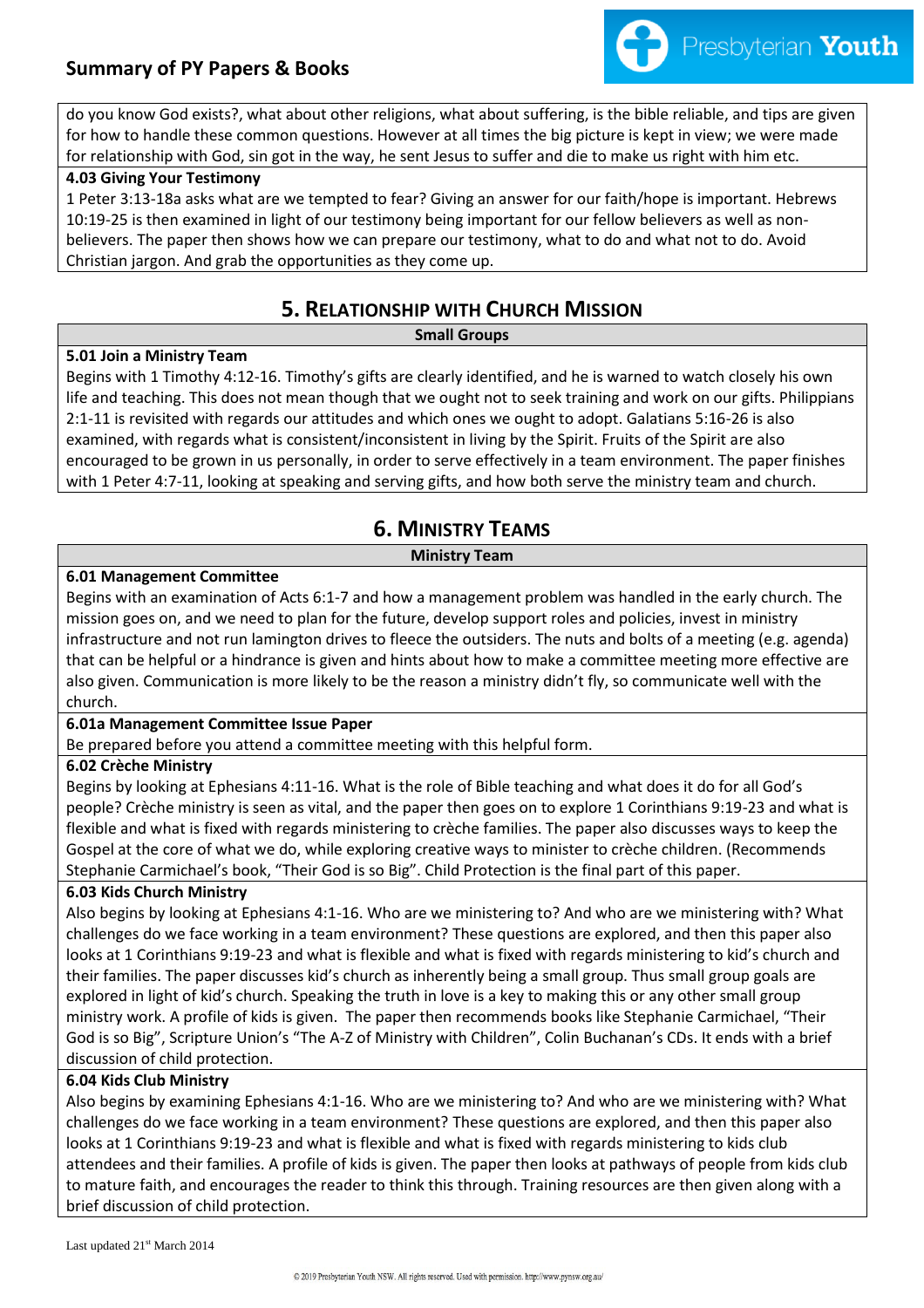

#### **6.05 Primary School Scripture**

Also begins by examining Ephesians 4:1-16. Who are we ministering to? And who are we ministering with? What challenges do we face working in a team environment? These questions are explored, and then this paper also looks at 1 Corinthians 9:19-23 and what is flexible and what is fixed with regards ministering to SRE kids and their families. A profile of SRE kids is given. The paper then highlights the fact that the average SRE lesson is 30 minutes, and gives ideas of what might work in an SRE class. 'Connect' (CEP/Youthworks) material is one of those cited as being useful. Again there is a brief discussion about child protection.

#### **6.06 Youth Ministry**

Also begins by examining Ephesians 4:1-16. Who are we ministering to and ministering with? What challenges do we face working in a team environment? These questions are explored, and then this paper also looks at 1 Corinthians 9:19-23 and what is flexible and what is fixed with regards ministering to youth and their families. A profile of teenagers is given. What are challenges and opportunities for teenagers? Growth groups can be an important method of ministry to teenagers. Resources like Ken Moser's 'Changing the World' books 1 and 2, and John Dickson's 'Hanging in there' are mentioned. Child protection is mentioned again at the end.

#### **6.07 High School Lunchtime Groups**

Also begins by examining Ephesians 4:1-16. Who are we ministering to and ministering with? What challenges do we face working in a team environment? These questions are explored, and then this paper also looks at 1 Corinthians 9:19-23 and what is flexible and what is fixed with regards ministering to youth and their families. A profile of a high-schooler is given. What are challenges and opportunities for high-schoolers? Building a core group at the school then reaching out to others & connecting to a local youth group is discussed. Resources like 'Two Ways to Live', and John Dickson's books 'A Sneaking Suspicion' and 'Hanging in there' are mentioned. Child protection is mentioned again at the end.

### **6.08 University Ministry**

Also begins by examining Ephesians 4:1-16. Who are we ministering to and ministering with? What challenges do we face working in a team environment? These questions are explored, and then this paper also looks at 1 Corinthians 9:19-23 and what is flexible and what is fixed with regards ministering to youth and their families. A profile of a Uni student is given. What are challenges and opportunities for Uni students? The key here is 1. Being actively involved in a growth group = grow and 2. Being actively involved in a ministry team = serve. Evangelism on campus is also discussed. Resources like John Dickson's books 'Promoting the gospel' and 'A spectator's guide to world religions' are mentioned, as is Mathias Media's 'Tough Questions'. A scenario is given of someone who needs to be challenged.

### **6.09 Pre-school Mum's Ministry**

The three aims of pre-school mums' ministry are to ENCOURAGE church mums in their Christian life; to SHARE the gospel with community mums and their kids; to MODEL loving our children. Paper begins by examining Hebrews 10:19-25. How can we use this ministry to encourage young mums? Then this paper looks at Romans 1:16-20 and what does or doesn't cause us shame in terms of Gospel ministry. Then Titus 2:3-5 is looked at in terms of loving children, the role of older women in training children. A profile of a pre-school mum is given. What are challenges and opportunities for reaching young mums? Getting whole church involvement will work well towards making this ministry sustainable. A practical guide to setting it up and not being apologetic about it being Christian is then given. Resources like '2 Ways to Live' and Bridge to Life' are mentioned, and finishes with practical ways of ministering to young mums. e.g. meals for families with newborns.

# **7. MAIN MEETING MINISTRY**

**Ministry Team** 

### **7.01 Welcoming Ministry**

This paper opens with 1 Peter 4:7-11 and how we as Christians need to relate to one another, especially in the context of welcoming. How can God be praised by our welcoming attitude? Why welcoming is important is examined, along with welcoming traps, and the pathway of good welcoming. Strategic welcoming is then examined, and Sunday welcoming – opening the front door gives practical tips for welcoming. The paper also includes practical aids like a follow-up slip and a newsletter sign-up for emailing the church newsletter out. The paper loses with morning tea – i.e. look after your visitors, and lastly how to close the back door. A sidebar gives the 36-hour principle. The main resource mentioned is Peter Corney's "The Welcoming Church".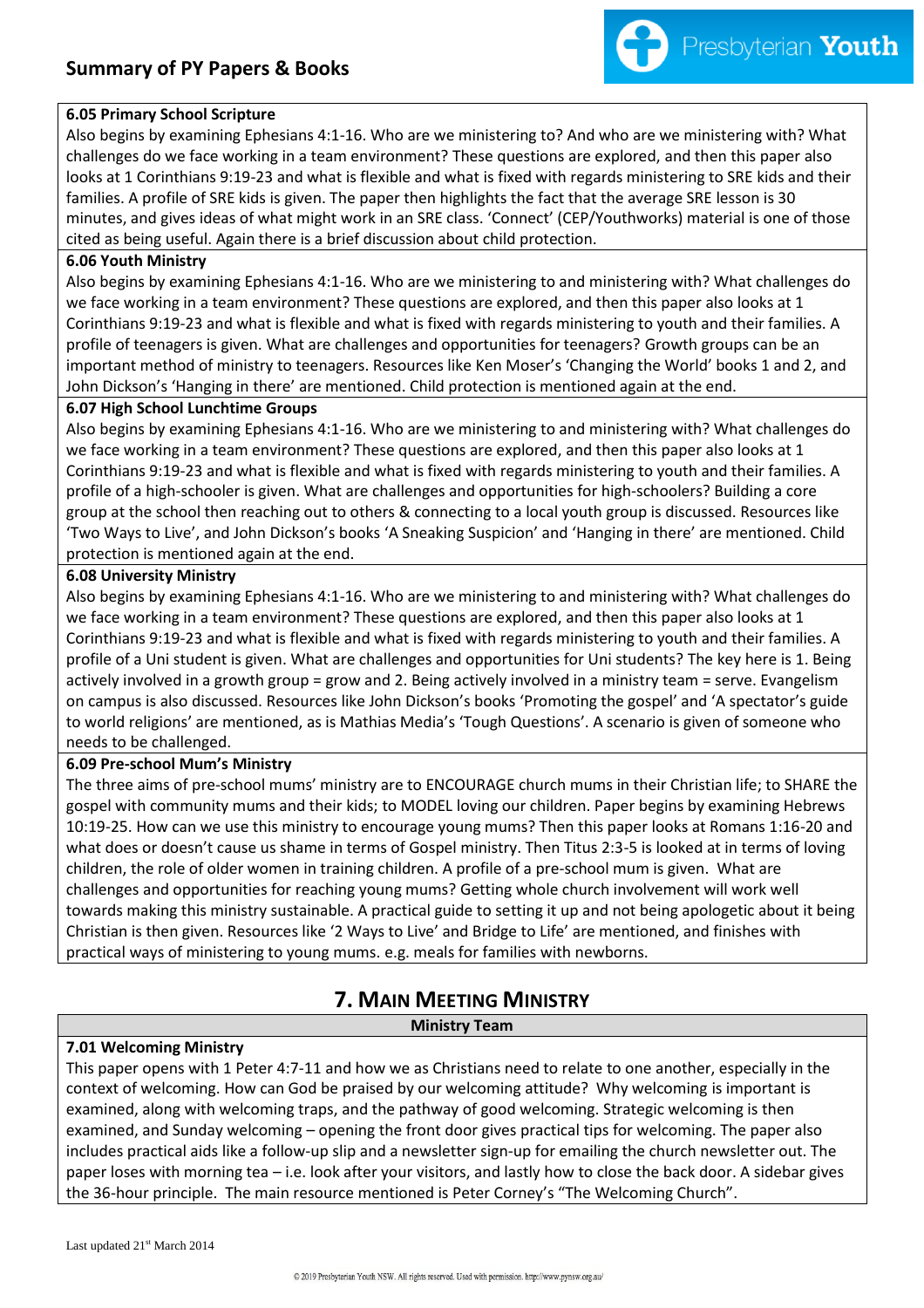

#### **7.02 Excellent Sundays**

This paper opens with Ephesians 4:11-16. What do the people listed in verse 11 have in common? What was the purpose of giving them the identified gifts? What should happen in such a church? What ought you to change in terms of playing your part in a ministry team? The paper then asks what is Scripture for? Then the 'big idea' is given as a principle for a church service. Think therefore about the song choices, are they 'we' or 'I' focussed? Do they teach good theology or poor theology? Where is your focus? Colossians 3:16 is looked at briefly, how does the music team help the word of Christ dwell richly in the congregation? Pace and flow are discussed, with regards allowing the big idea sinking in all the more. The personal appearance of the band can be off-putting, think about how you look. Hebrews 10:24-25 is briefly discussed, how can we encourage each other e.g. by being committed to church. Practice makes perfect, don't fudge it at church! Don't forget the sound person either. The resource mentioned is Matthias Media's "The Church Musician's Handbook".

#### **7.03 Music Ministry**

This paper opens with Ephesians 4:11-16. What do the people listed in verse 11 have in common? What was the purpose of giving them the identified gifts? What should happen in such a church? What ought you to change in terms of playing your part in a ministry team? The paper then asks what is Scripture for? Then the 'big idea' is given as a principle for a church service. Think therefore about the song choices, are they 'we' or 'I' focussed? Do they teach good theology or poor theology? Where is your focus? Colossians 3:16 is looked at briefly, how does the music team help the word of Christ dwell richly in the congregation? Pace and flow are discussed, with regards allowing the big idea sinking in all the more. The personal appearance of the band can be off-putting, think about how you look. Hebrews 10:24-25 is briefly discussed, how can we encourage each other e.g. by being committed to church. Practice makes perfect, don't fudge it at church! Don't forget the sound person either. The resource mentioned is Matthias Media's "The Church Musician's Handbook".

### **7.04 Audio Ministry**

This paper opens with Ephesians 4:11-16. What do the people listed in verse 11 have in common? What was the purpose of giving them the identified gifts? What should happen in such a church? What ought you to change in terms of playing your part in a ministry team? The paper then asks about Philippians 2:-15, how do we make joy complete? How might audio/sound ministry fit into this idea? A sidebar about mixing is then provided. The 'big idea' is given as a principle for a church service that the sound person is there to ensure that the word is heard and heard clearly. Then the paper also looks at 1 Corinthians 9:19-23 and what is flexible and what is fixed with regards ministering through audio/sound. A simple illustration of a practical tip is to turn mics on and off. Hebrews 10:24-25 is briefly discussed, how can we encourage each other by being committed to church. More practical tips are given, e.g. be there at least a half an hour before the service, and listen attentively to what is going on and look for ways to make what is heard even clearer.

#### **7.05 Preaching that Connects**

This paper begins with three short bible studies, e.g. 1 Corinthians 9:19-23 and what is flexible and what is fixed with regards ministering to youth and their families; Acts 13:13-41 what are Paul's starting and finishing points with the Jews; and Acts 17:16-34, what are Paul's starting and finishing points with the Gentiles? i.e. connect our hearers with Christ. The Luke 24:25-27 and 44-47 is looked at. How Christ preached from the Old Testament, what implications are there for us as we preach from the law, the prophets, the other OT writings, and the New Testament? Then 1 Corinthians 1:18-2:5, what is the centre of Paul's preaching? What does he mean when he says he only preaches Christ crucified? Then Ephesians 4:11-16 is briefly looked at. What role do Pastor-Teachers have in regards to growing people in Christ? Sidebars are included about how not to exegete. e.g. do not allegorise. Then 2 the BIG IDEA of a sermon is discussed, and connecting to lives i.e. APPLICATION is discussed. The paper moves onto effective communication and tool sot do this. Then Planning a talk is discussed, then a model talk is outlined, then a sermon feedback pro-forma, which flows into the next section The critique. Useful resources include are Graeme Goldsworthy's "Preaching the hole Bible as Christian Scripture", John Chapman's "Giving the Talk", Haddon Robinson's "Biblical Preaching", Peter Adam's "Speaking God's Word: a practical theology of expository preaching".

#### **7.05a Preaching Feedback Form**

### **7.06 Giving a Short Talk**

Read 1 Corinthians 1:18-2:5, what is the centre of Paul's preaching? Then 1 Corinthians 9:19-23 and what is flexible and what is fixed with regards to giving the talk. Connect to Christ, connecting the talk itself, connecting to lives are examined, as well as connecting to listeners. Planning the talk is examined again, and then a model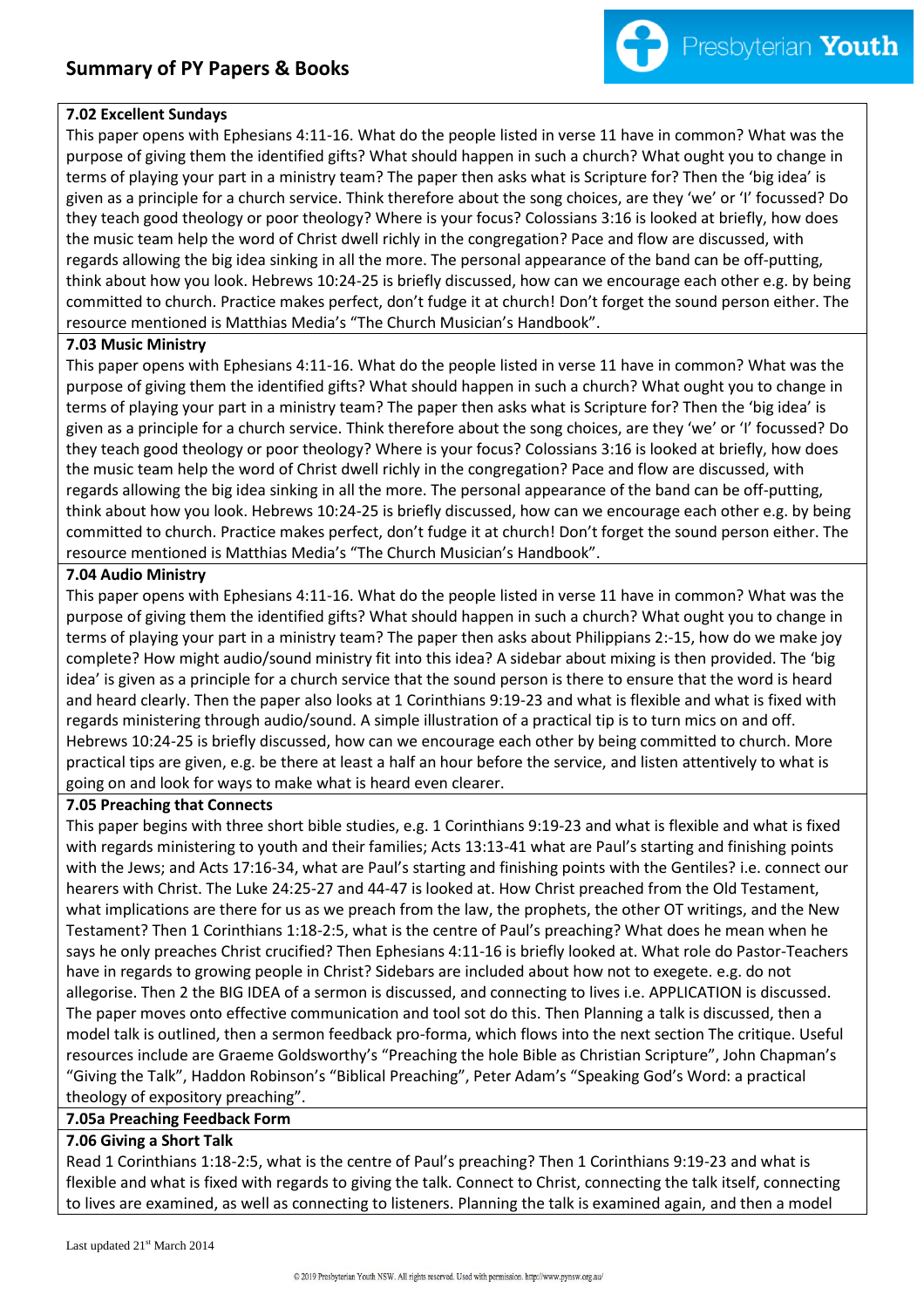

#### talk is outlined for the reader.

#### **7.06a Giving a Short Talk Feedback Form**

#### **7.07 Giving Kids Talks**

What are some bad reasons and good reasons for a kids talk? Luke 18:150-17 is looked at, what Jesus said about little children. The reader is then asked what do you think are the key ingredients for a 'perfect' kids talk. A quick outline of 'dodgy' kids talks is given, i.e. what not to do. Rather a good kids talk is clear i.e. one talk = one point. It is also concrete, i.e. how do you explain an abstract thought like grace and make it concrete? (Examples of complex ideas given in a sidebar). Also it ought to be creative. The kids talk ought to get them involved. Script a clear statement of conclusion i.e. finish strongly! The last section looks at creative ideas, and gives some general tips for presenting well in church etc. The resource mentioned here is Sandy Galea's "Children's Talks – A Practical Guide".

#### **7.07a Giving Kids Talks Feedback Form**

#### **7.08 Leading Church**

Read Colossians 3:12-17. What should God's people clothe themselves in? How does the word of Christ dwell in us richly? What should be happening when we meet together and what are the implications for how we lead church for regulars? For newcomers? Reader asked to also check out 1 Cor 14; 1 Tim 4:13-14; Eph 5:19; Heb 10:24-25 for Christian meetings. Then start from the end – i.e. find out what the big idea is before you plan! Look at all aspects of the service; do they serve the big idea? Worship is a word that is also looked at – don't use it to speak of the church service or you're doing the word a dis-service! Short outlines of a suggested service are given in the sidebar, then putting it all together looks at the various elements of a service, e.g. starting the meeting, introducing songs, the welcome, announcements, the collection, the kids talk, as we head out etc. A feedback form for leading church is given to help the leader reflect on things they did. The last page covers preparations, e.g. scripting your leading notes, prepare your words carefully, and variety in leading is not a bad thing. Lastly think about mic placement, so that people can hear you.

#### **7.08a Leading Church Feedback Form**

#### **7.09 Setup-pieces/Drama Kids Talks**

Read Colossians 3:12-17. What should God's people clothe themselves in? How does the word of Christ dwell in us richly? What is our motivation for what we say and do? What will it mean for our set-up pieces to glorify God? The paper then goes on to talk about setting it up. Does your idea match the big idea of the preacher? Has your idea been distilled into a key theme or question? Can it give a short and snappy sample of the big idea? Adding creativity is then looked at. Get your drama to dwell in people's minds. Scripting is hugely important so spend time getting it right. A drama feedback form is included for people to fill out. The paper ends with icing on the cake e.g. costumes, pros etc that help cement the idea. The dos and don'ts of drama are then listed, and then three passages of Scripture are given as samples for the drama writer to try and distil into punchy set-up pieces. (2 Tim 3:14-4:5; Exo 12:21-30; Eph 1:1-15).

#### **7.10 Bible Readings in Church**

Read 2 Timothy 3:14-17. What role does Scripture play in the lives of God's people? What should happen when we hear it read out? What are the implications of this fir the church? Then reader is directed to 1 Timothy 4:11- 16. What importance does Paul place on the public reading of the Scriptures? What does devote yourself mean for us? Bible reading means bible study, we need to understand the text to read it out loud with more effectiveness. Check the difficult names and words with the preacher, if you pronounce it the same way it's less distracting for the hearers. Again aim to find the big idea of the passage. Dos and Don'ts are listed, do practice reading aloud etc. On the day, do pray again, do make sure the mic is well placed, do allow people time to find the passage etc. A sample reading is given on the back page, which has been formatted with where to accent the words etc.

#### **7.10a Bible Readings in Church Feedback Form**

#### **7.11 Leading Prayer in Church**

Read Acts 2:42 & Acts 6:4. Ministry of the Word is tightly bound up with prayer. How might our prayers as God's people reflect the link between word and prayer? Then read Ephesians 6:17-20, word and prayer are linked again. What is Paul's chief concern in verses 19-20? What are the implications of this four our priorities in public prayer? Then Ephesians 1:3-14 and Ephesians 1:15-23 are looked at. How does Paul maintain his focus on the gospel and what spiritual blessings flow from this focus? What I Paul's model gospel prayer in Eph 1:15-23? How might we benefit from the study of prayers like these? Sidebar mentions D.A. Carson's "A Call to Spiritual Reformation –